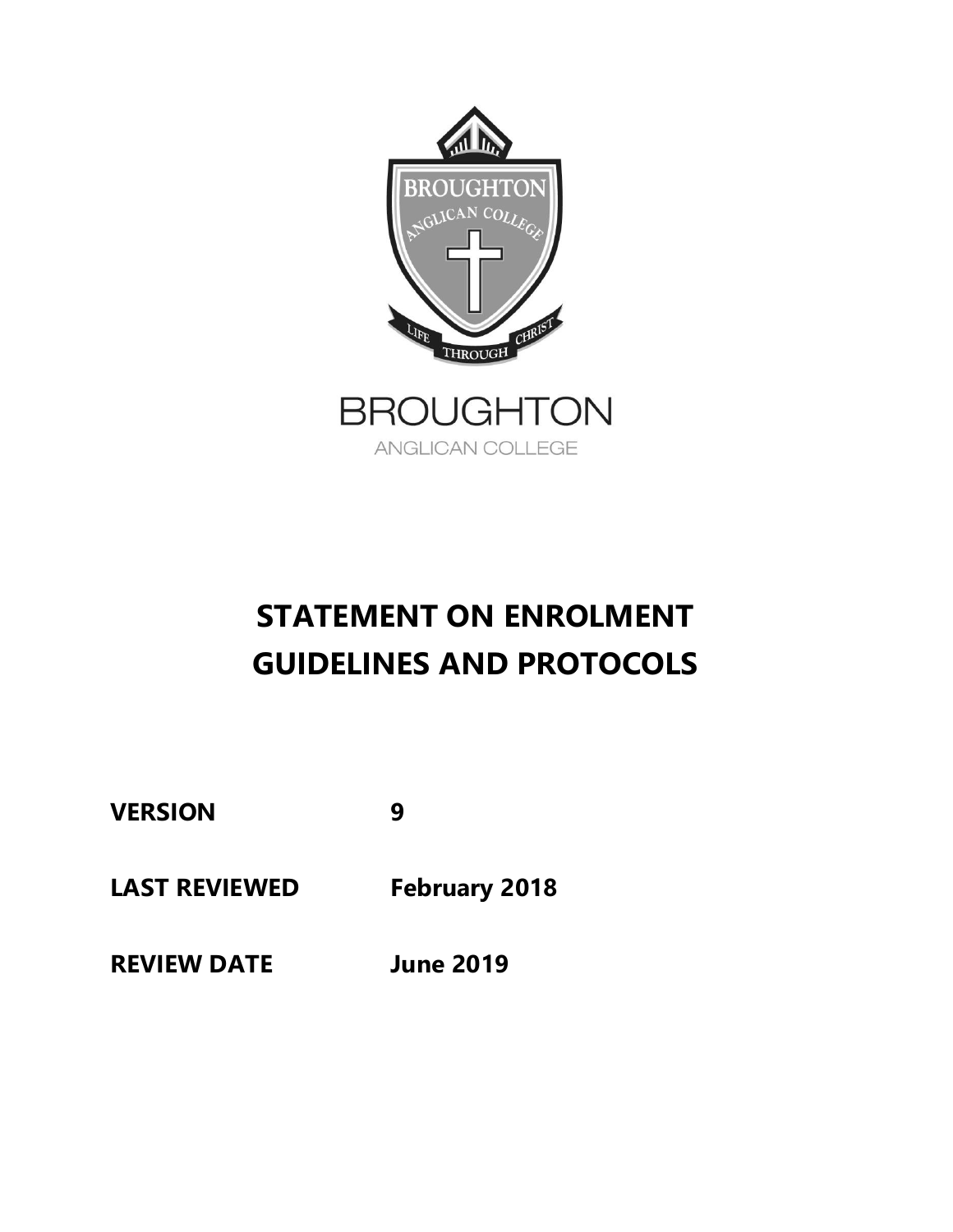| <b>Written</b>   | September 2008       |  |
|------------------|----------------------|--|
| <b>Version 5</b> | <b>May 2010</b>      |  |
| <b>Version 6</b> | <b>July 2014</b>     |  |
| <b>Version 7</b> | <b>July 2016</b>     |  |
| <b>Version 8</b> | <b>May 2017</b>      |  |
| <b>Version 9</b> | <b>February 2018</b> |  |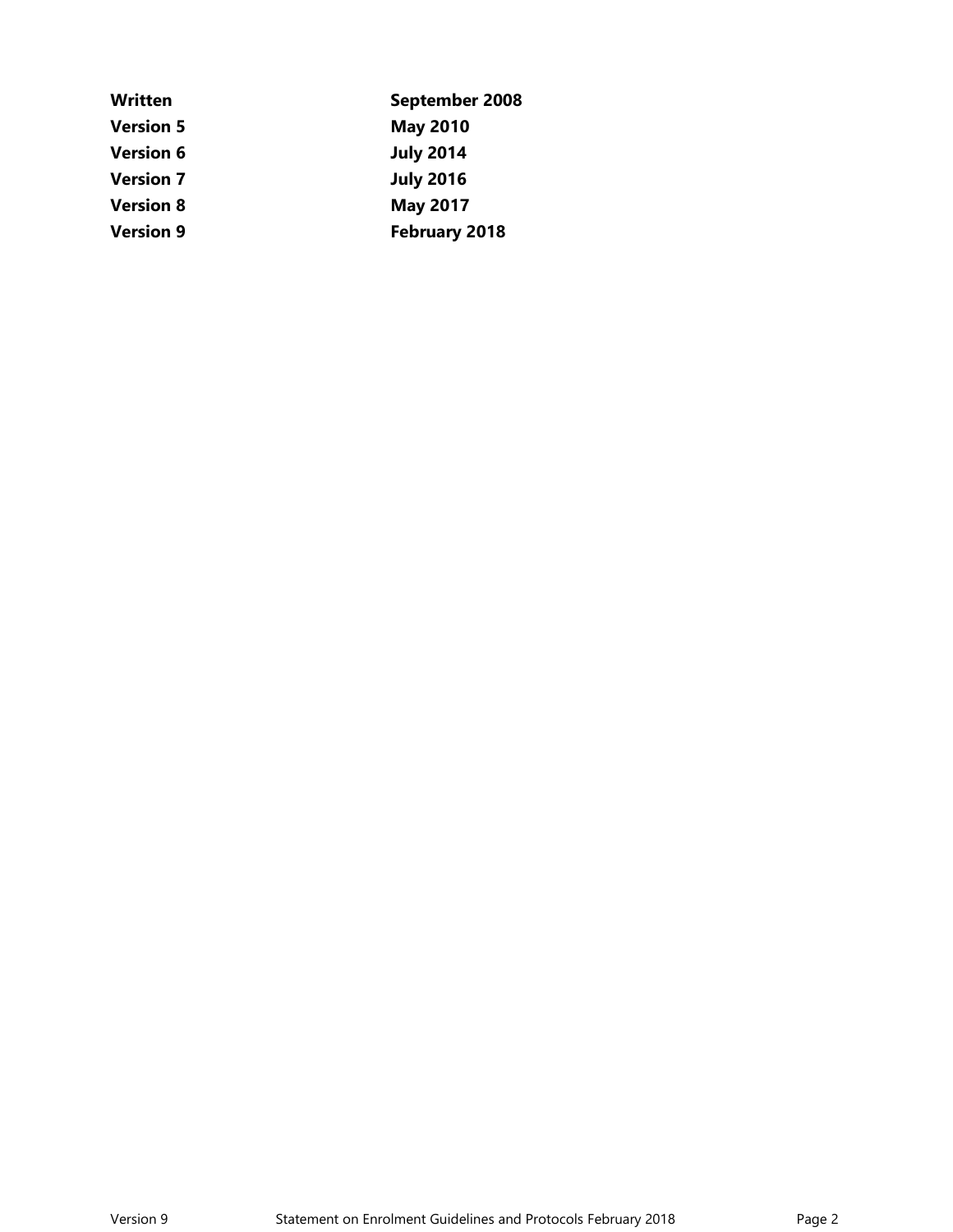## **Table of Contents**

| 2.               |  |
|------------------|--|
| 3.               |  |
| $\overline{4}$ . |  |
| 5.               |  |
|                  |  |
|                  |  |
|                  |  |
|                  |  |

### <span id="page-2-0"></span>**1. Rationale**

Broughton Anglican College aims to offer families in the Macarthur region and surrounding districts an opportunity to have their children educated in a disciplined, caring environment in which students are given the opportunity to develop spiritually, morally, intellectually, physically, emotionally and socially.

### <span id="page-2-1"></span>**2. Policy Statement**

Broughton Anglican College is a comprehensive co-education Pre Kinder to Year 12 College providing an education underpinned by Christian values and operating within the policies of the Board of Studies, Teaching and Educational Standards NSW.

The enrolment procedures and protocols of Broughton Anglican College reflect both the Christian ethos and culture of the College as an essential part of community building and compliance with the relevant legislation.

The College**,** in undertaking its Christian worldview**,** seeks to show proper respect to all people by working towards transparency and openness in the enrolment procedure. This is particularly important in relation to the integrated Christian worldview that is expressed in all aspects of the College's teaching and learning as well as social and cultural development.

All aspects of the enrolment policy are designed to reflect the Biblical principles upon which the Sydney Anglican Diocese is based. These include**,** but are not limited to**,** maintaining the integrity of the individual throughout the enrolment process, by showing proper respect (1 Peter 2:17) and by speaking the truth in love (Ephesians 4:15).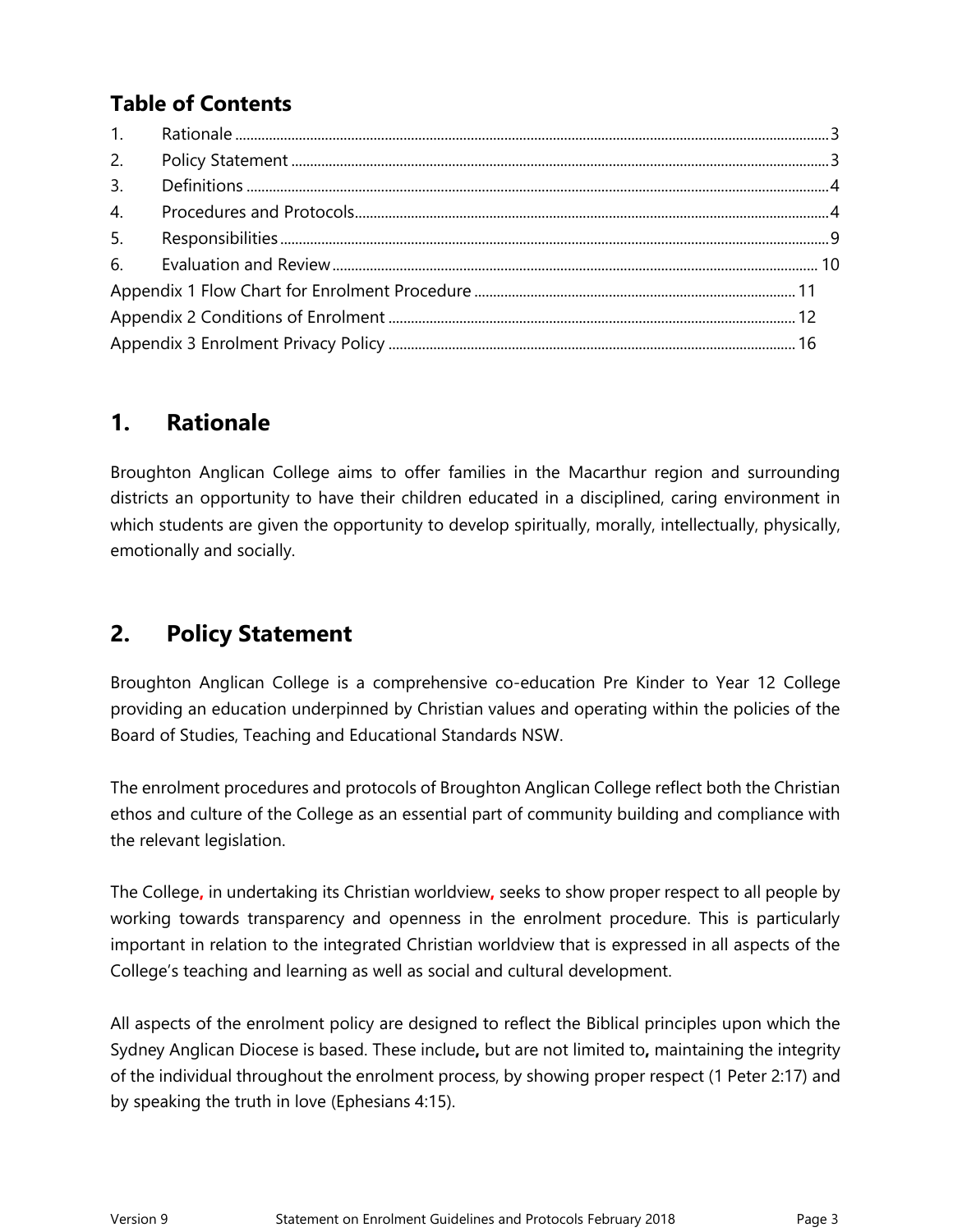### <span id="page-3-0"></span>**3. Definitions**

**Acceptance Fee:** This fee is paid by parents with students moving from Year 6 into Year 7 from St Peter's Anglican Primary School. The Acceptance Fee is similarly paid by parents of current St Peter's Anglican Primary School students who transfer their enrolment to Broughton Anglican College. This fee will be deducted from the first term's fees if the student commences at the College. The fee is non-refundable for anyone who does not continue or commence at the College.

**Application Fee:** This non-refundable fee is payable at the time of application for enrolment.

**Conditions of Enrolment:** This list of conditions is set by the Campbelltown Anglican Schools Council and must be agreed upon by the family of a prospective student before being accepted as a student of the College.

**Enrolment:** Process by which a child is accepted to be a student of the College.

**Enrolment Fee:** This fee is a non-refundable fee set by the Campbelltown Anglican Schools Council which must be paid *upon the acceptance of* an offer of enrolment for students entering from Pre Kinder onwards.

**Offer of Enrolment:** A letter sent from the Head of College to the parents of the prospective student offering a position in the College.

**Prospective Student:** Someone who has approached the College about seeking enrolment.

**Prospective Student/Student with Additional Needs:** A child with a physical or psychological condition that may require additional provisions and support in the classroom.

### <span id="page-3-1"></span>**4. Procedures and Protocols**

#### **4.1. Applications for enrolment**

#### **a. Applications for prospective students to the College**

i. Parents interested in enrolling their child (children) at the College are required to complete an *Application for Enrolment* form, returning the form to the Enrolment Office, along with the *Application Fee*.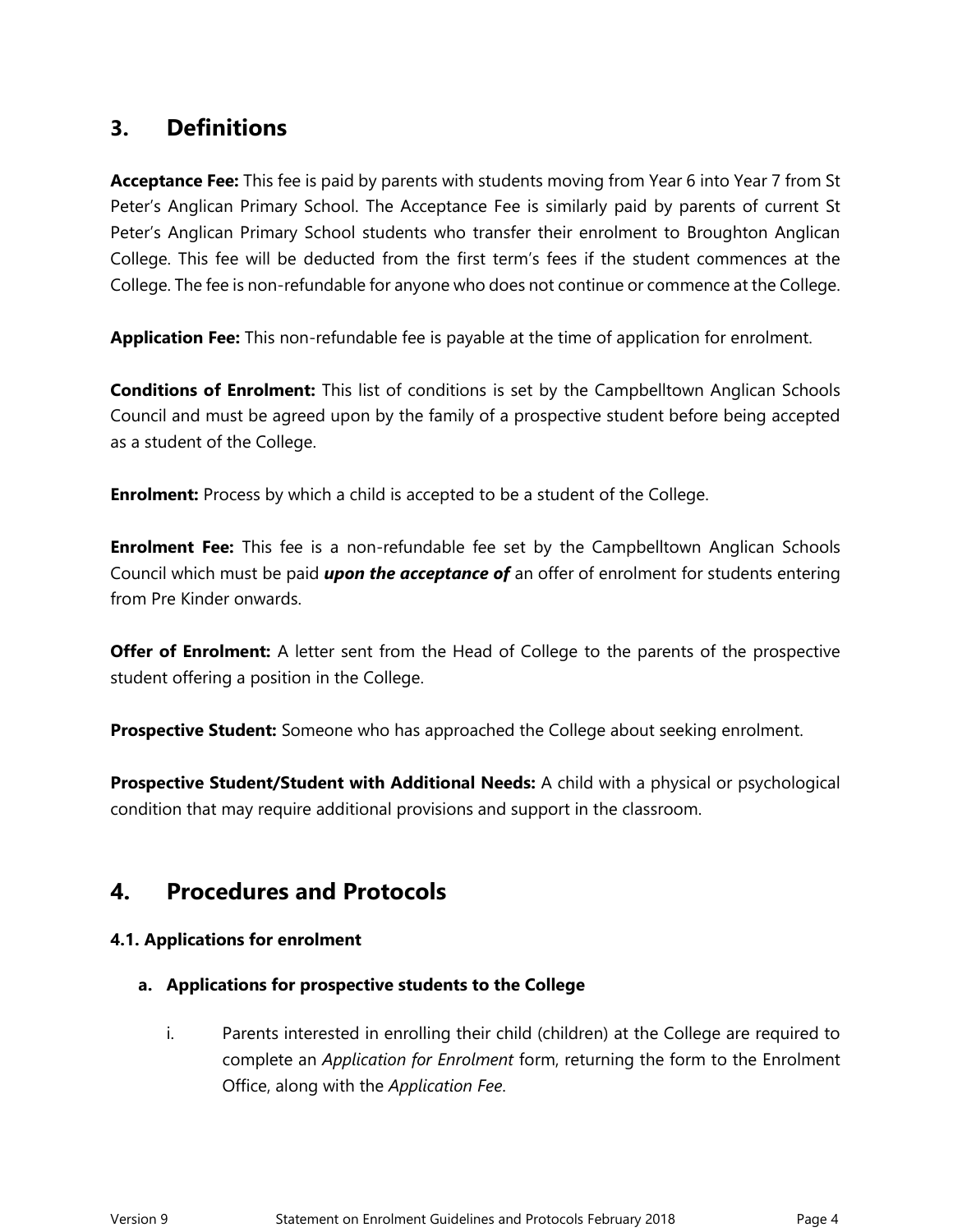- ii. The submission of an *Application for Enrolment Form* enables the student to be placed on a waiting list. Prospective families will be contacted when and if a place becomes available. The College does not guarantee an offer of a place will be made.
- iii. A child must be 4 years of age on or before the 30 April in the year they commence Pre Kinder.
- iv. A child must be 5 years of age on or before the 30 April in the year they commence Kindergarten. Where there is a request for variation the College shall access the child's school readiness.

Submissions for enrolment should be accompanied by copies of the following documents:

- The student's birth certificate (the original certificate needs to be sighted by the College staff) or a certified copy.
- The last 2 school reports for students entering Years 1–12.
- NAPLAN results.
- An up to date copy of the student's Record of School Achievement if available and evidence of completion of *All your own work* where appropriate.
- Citizenship or Visa documentation where applicable.
- Current Immunisation History Statement issued through Medicare or a Medical Contraindication Form or Conscientious Objection Form if your child is unable to be immunised due to medical, religious or philosophical reasons.
- Any applicable legal papers or court orders.
- All educational, developmental or medical assessment reports which will assist the College to plan for the student's educational program. Failure to provide this information may delay the enrolment process or prevent an offer of a place being made.
- A completed Interstate Student Data Transfer Note or permission to obtain the information relating to this, for students transferring from schools in another state.

Applications for enrolments cannot be processed without the required documents.

- v. Factors determining enrolment relate to whether the prospective student:
	- Is a child of Anglican clergy or members of staff.
	- $\bullet$  Is a child of local clergy.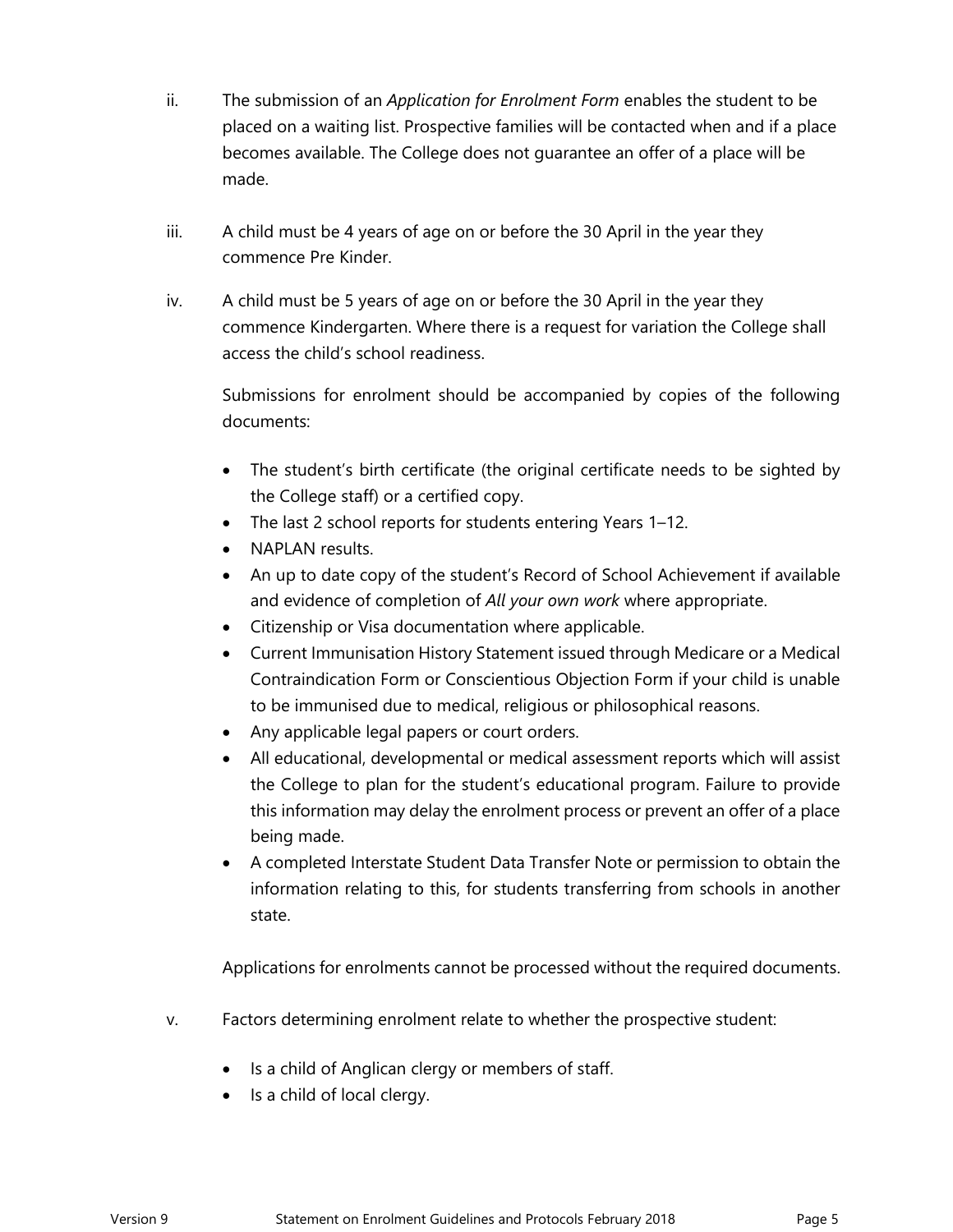- Has a sibling already enrolled at Broughton Anglican College or St Peter's Anglican Primary School.
- Are children of parishioners of St Peters Anglican Church.
- Has parent's actively involved in other Anglican parishes.
- Has parent's involved in other Christian churches.
- Has (one or more) parents who were past students of Broughton Anglican College.
- Others.
- vi. A senior member of College staff will interview parents and the prospective student to give further information that parents may require to make an informed choice relating to the enrolment. Further information which will allow for the preparation of a recommendation to the Head of College may also be obtained. Appropriate specialist staff may be invited to participate in the interview to allow the parents to discuss the specific needs of the student and the appropriate programs that are available in the College.
- vii. After consideration of the information obtained through the application and interview process relating to curriculum, welfare and learning support matters should be discussed with appropriate personnel to determine the availability of resources to enable the College to meet the specific needs of the student.
- viii. The Registrar or delegate will collate information gained through the enrolment process and make a recommendation relating to the enrolment to the Head of College or Heads of School in relation to the Enrolment Application. The Head of College retains the right to determine whether an Offer of Enrolment is to be made.
- ix. Where the Head of College offers a position into the College**,** an *Offer of Enrolment* will be made in writing and accompanied with an *Acceptance of Enrolment* form which the parents are to complete. The *Offer of Enrolment* letter should outline starting dates etc. and the *Acceptance of Enrolment* form will outline any special conditions for enrolment. Parents are advised to read Section 9 [Conditions of Enrolment] carefully, before signing the *Acceptance of Enrolment* form.
- x. Parents have 14 days, as per the Conditions of Enrolment, to accept the position by completing the *Acceptance of Enrolment* form, provide the appropriate paperwork as requested and pay the *Enrolment Fee*.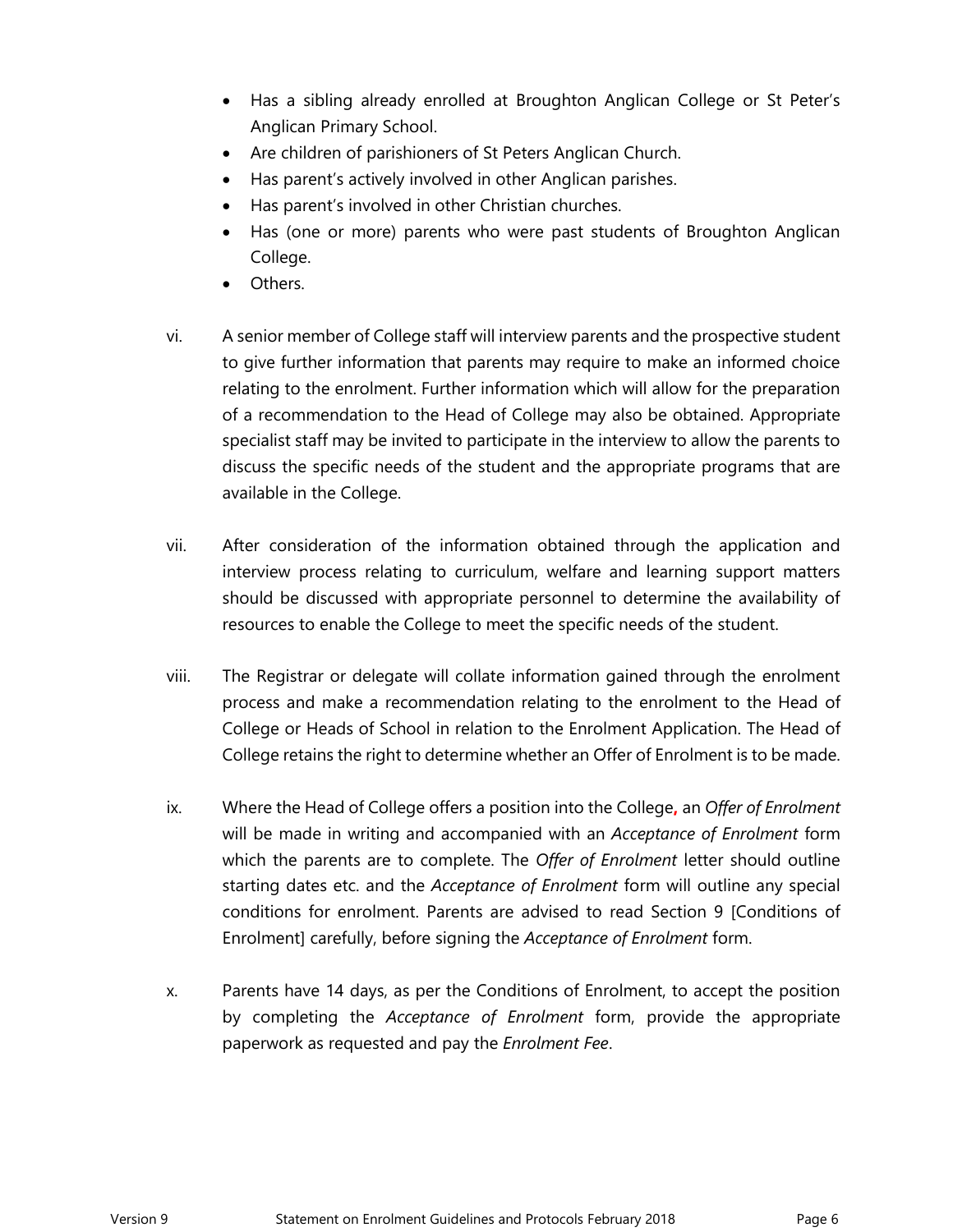- xi. Parents are to return the completed *Acceptance of Enrolment* form with the *Enrolment Fee* by the nominated date. Parents accepting the offer of enrolment for students commencing during term time should return the *Acceptance of Enrolment* form with the *Enrolment Fee* before the student commences at the College. Parents of current students at St Peter's Anglican Primary School who are transferring the enrolment to Broughton Anglican College are required to pay an *Acceptance Fee.*
- xii. If a student is not offered enrolment the parents will be informed in writing.

#### **b. Progression from Pre Kinder to Kindergarten**

i. Students currently enrolled in Pre Kinder at Broughton Anglican College are expected to continue on into Kindergarten. If withdrawing, the protocols for withdrawal are followed.

#### **c. Progression from within Broughton's Junior School into the College's Senior School**

i. Students currently enrolled in Year 6 at Broughton Anglican College are expected to continue on into Year 7. If withdrawing, the protocols for withdrawal are followed.

#### **d. St Peter's Anglican Primary School Year 6 students enrolling into the College's Senior School**

i. Enrolling in Year 7

The following criteria will apply to students enrolled in Year 6 at St Peter's Anglican Primary School and wishing to enrol in the Senior School at Broughton Anglican College.

- The Application for Enrolment procedure must be followed.
- School fees have been promptly paid or satisfactory alternative arrangements made.
- Parents have been supportive of the schools by attending official school functions.

Students enrolling into Year 7 from St Peter's Anglican Primary School will be required to pay an Acceptance Fee as stated in the Conditions of Enrolment.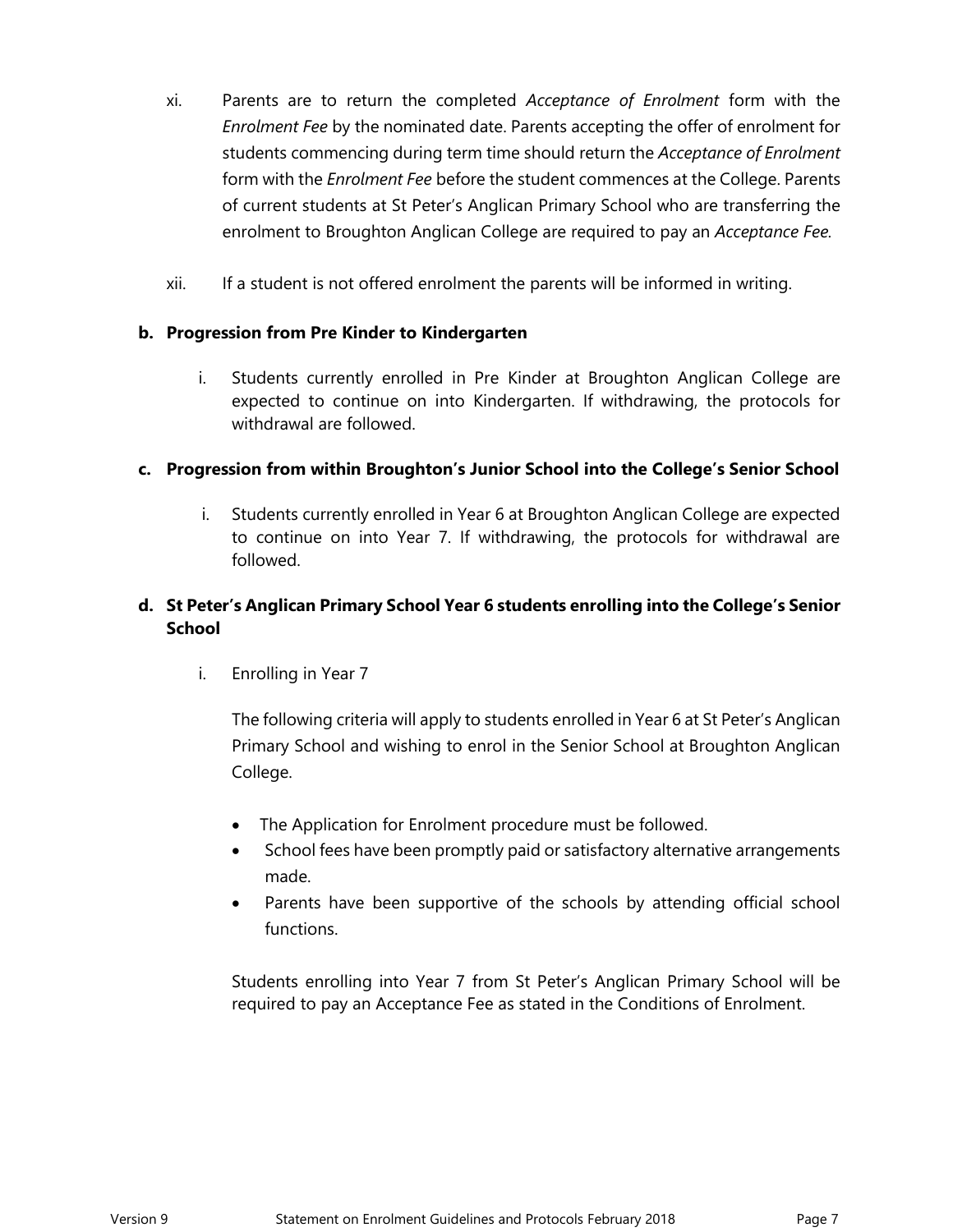#### **e. Progression from Year 10 to Year 11**

i. Students currently enrolled in Year 10 at Broughton Anglican College are expected to continue on into Year 11. If withdrawing, the protocols for withdrawal are followed.

#### **f. Application of Prospective Student with Additional Needs**

- i. The College will process the application of the prospective student following the same protocols as those for any prospective student.
- ii. The Head of School will convene an individual planning process about the prospective student's additional needs, consulting with the parents and other appropriate services and professionals, to determine the necessary adjustments. Those adjustments are either declared reasonable or to be ones that would impose an unjustifiable hardship on the College, the prospective student or students of the College. This process may be conducted with the involvement of the Head of Teaching and Learning Development, the Gifted and Talented Coordinators and the Association of Independent Schools.
- iii. Parents of the prospective student are expected to provide relevant information about the student's additional needs and how it affects the student, and about the issues regarding which the College consults with them, in a timely way. Failure to provide this information may delay the enrolment process or prevent an offer of a place being made.
- iv. Documentation is kept regarding the people involved and the issues discussed in a format which allows objective notes on possible adjustments, agreed actions and a timeframe. This format can be used on an on-going basis to document the individual planning process and will be a protection for the College in the case of a complaint.
- v. The Head of College will be informed if it is believed that the application may be declined.
- vi. The process the College will use to manage the ongoing issues which might require further adjustments will be discussed with the family, including the possibility of a collaborative team involving the College, the family and relevant experts to deliver mutually agreed outcomes.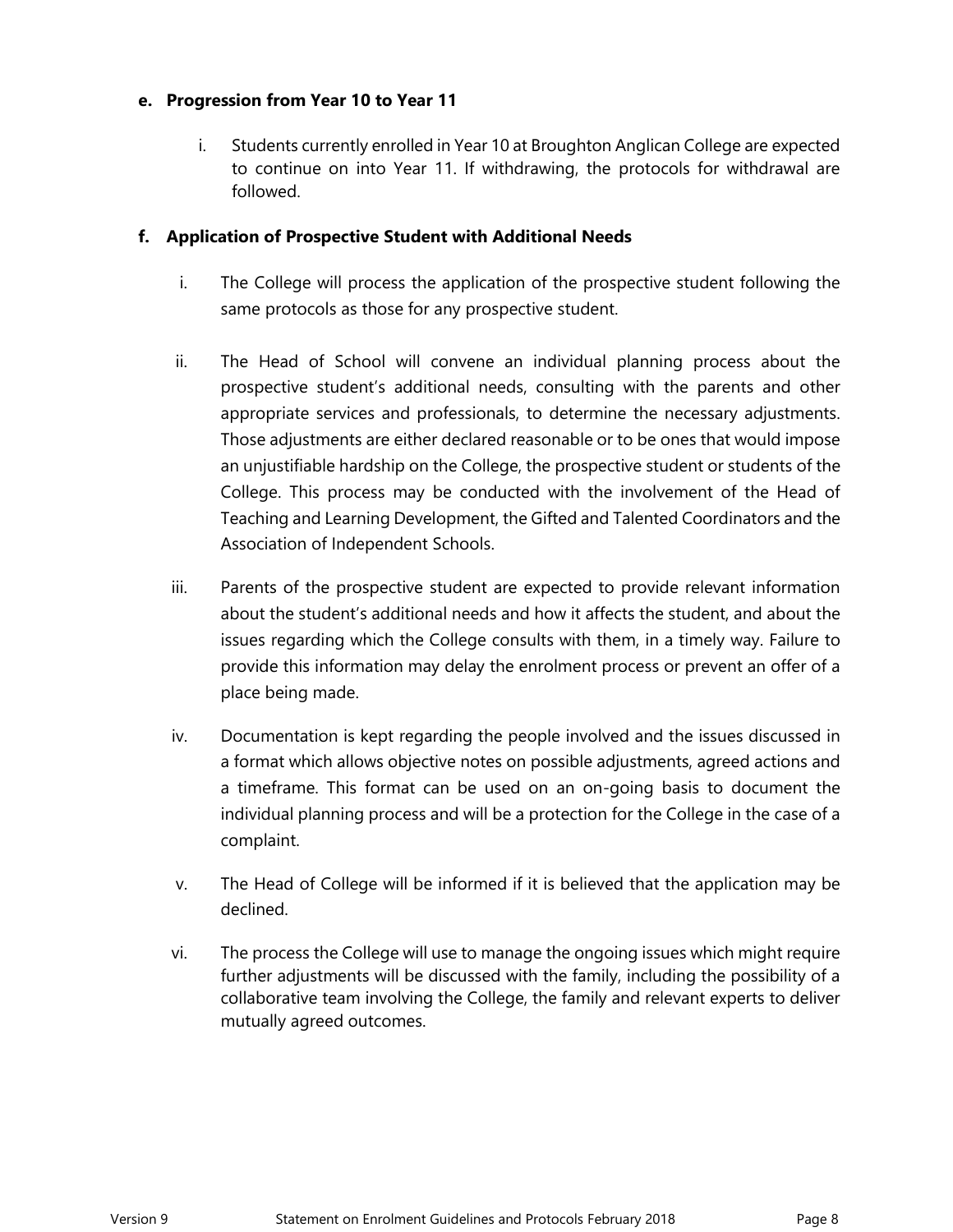#### **4.2. Protocols for withdrawal of a student**

- i. Notice of intention of withdrawal is required in writing addressed to the Head of College. One term's notice is required. In lieu of one term's notice a term's fees will be payable.
- ii. Corporate Services Office is notified of the withdrawal of the student.
- iii. A letter acknowledging the receipt of the intention of withdrawal and an *Exit Form* is sent from the Registrar.
- iv. Yellow/Purple forms generated from which the Head of College sends a letter acknowledging the withdrawal of the student.
- v. Students are issued with a *Leavers Sheet* which students are required to complete, indicating that all resources on loan from the College are returned.
- vi. Upon completion at the College, the student's information is recorded in the College's data base system, Edumate. The student's file is archived appropriately.

### <span id="page-8-0"></span>**5. Responsibilities**

#### Registrar

To ensure that the protocols are followed accordingly. To ensure all documentation regarding prospective students is collated. To organise interviews with the Head of School or delegate. To ensure that Edumate is kept up to date.

#### Heads of School

To interview (or delegate interviewer) each prospective student.

To convene individual planning process for students with disabilities or deemed to be gifted and talented.

To make recommendation of enrolment to the Head of School.

To ensure student is placed into appropriate class/es.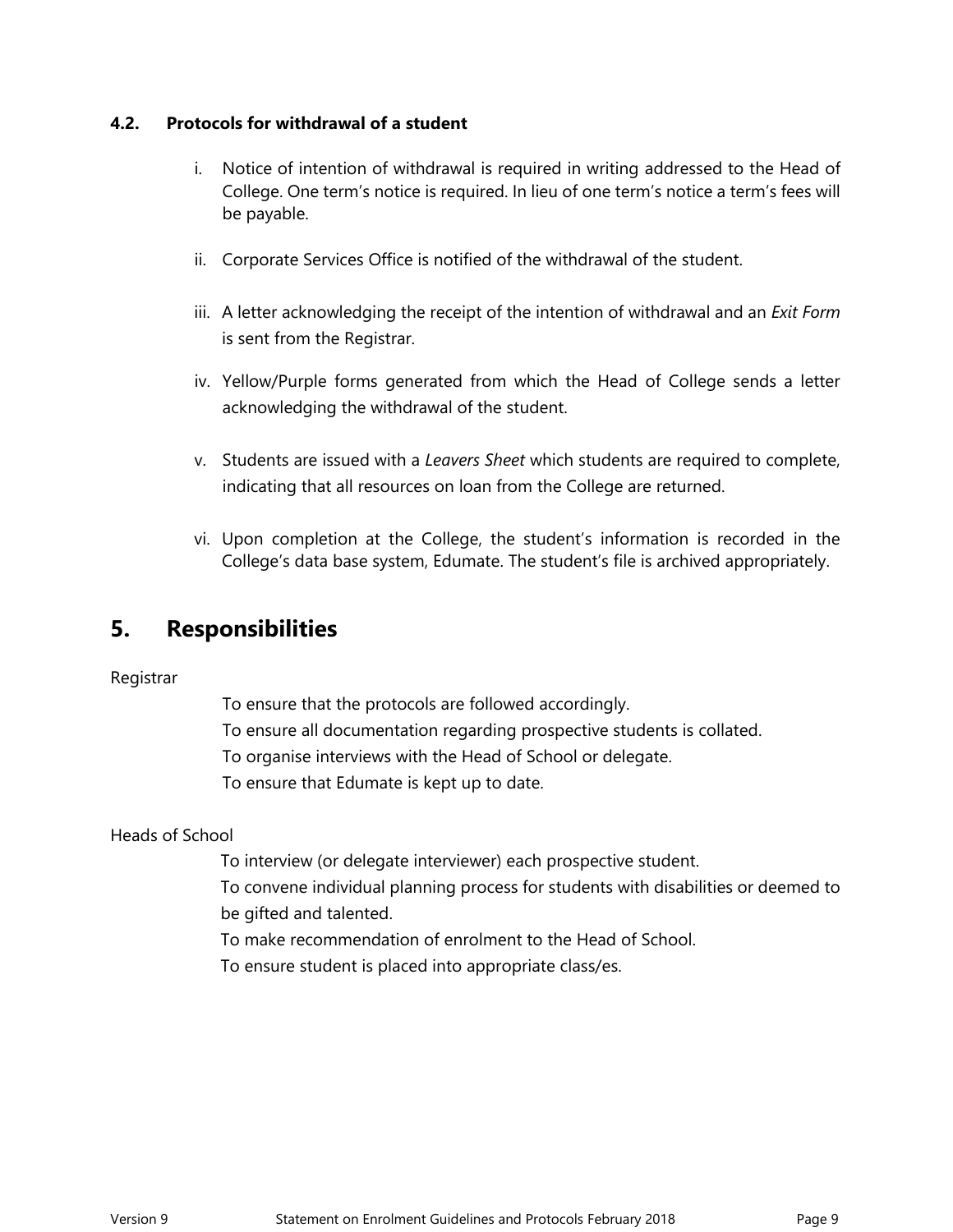To interview each prospective student whose parent is a Schools Council member, Broughton Anglican College or St Peter's Anglican Primary School staff member and a current student at St Peter's Anglican Primary School. To make Offer of Enrolment to prospective student based on recommendation of the Heads of School, if deemed that the College can cater for the needs of the prospective student without unjustifiable hardship to the College.

To provide letter of welcome to the new student upon commencement at the College.

### <span id="page-9-0"></span>**6. Evaluation and Review**

These protocols will be reviewed as per schedule of College protocol reviews.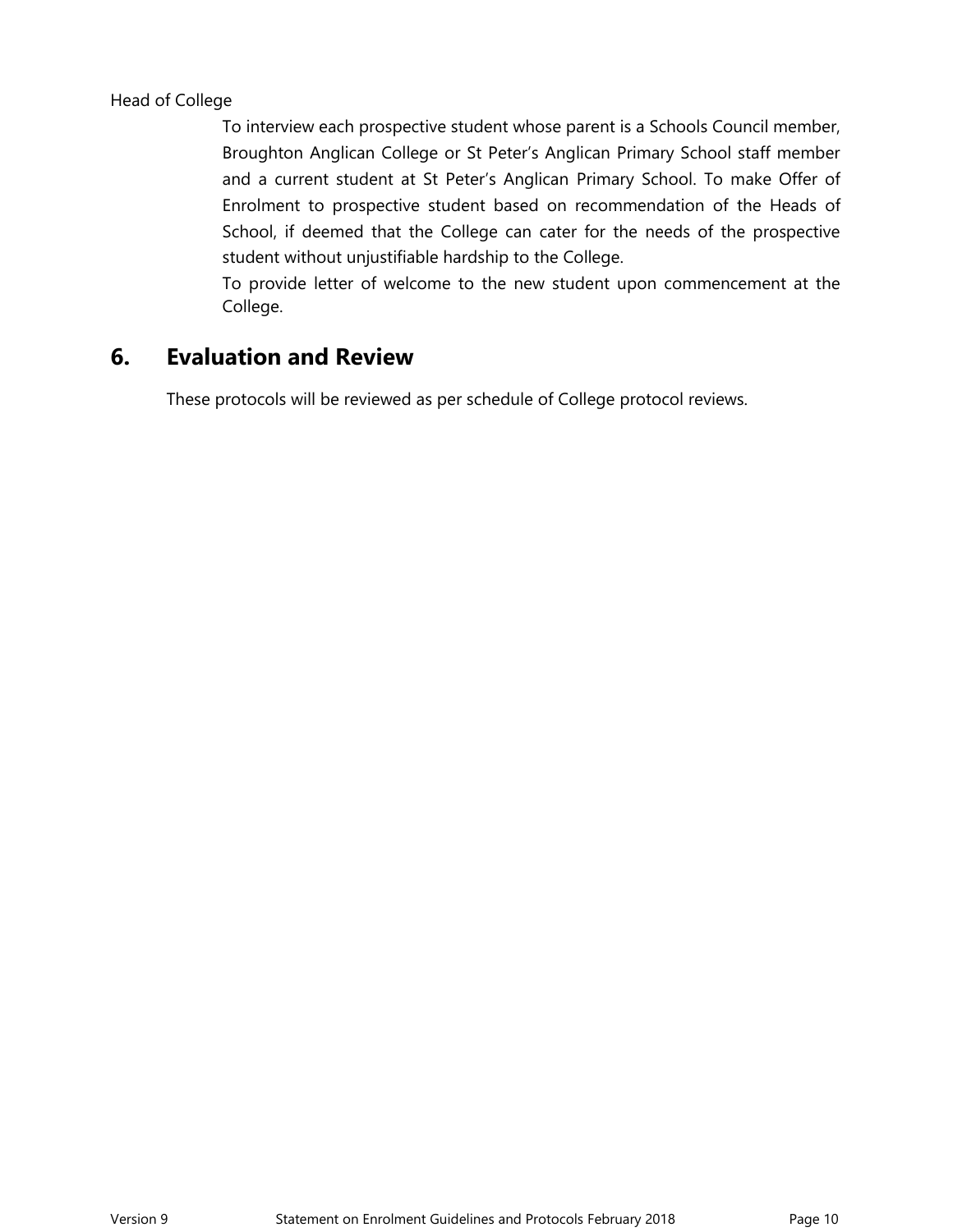

### <span id="page-10-0"></span>**Appendix 1 Flow Chart for Enrolment Procedure**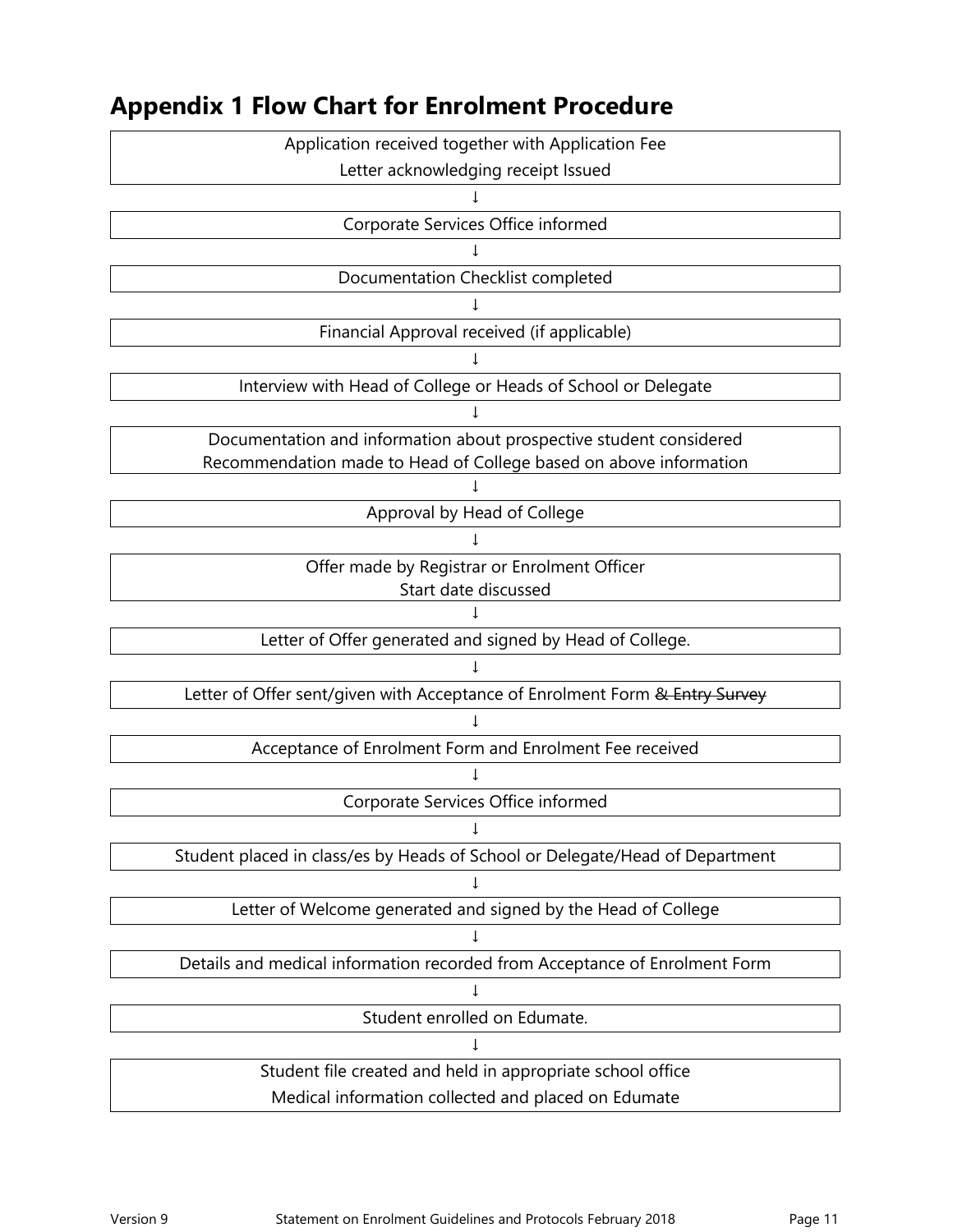# <span id="page-11-0"></span>**Appendix 2 Conditions of Enrolment**

### **Conditions of Enrolment**

*These conditions may be modified at any time at the discretion of Schools Council. Any changes will be notified to parents through normal communication channels.*

#### **a. Acceptance of Enrolment Offer and Enrolment Fee**

- i. Completing and signing the *Application for Enrolment* form signifies your acceptance to the conditions relating to payment of fees and charges and to any other condition or rule which may be implemented by the Campbelltown Anglican Schools Council, or its appointed representatives, to ensure the orderly conduct of the College.
- ii. The offer of a place at the College is subject to attendance at a satisfactory interview with at least one parent or guardian and the intending student with either the Head of College or a senior member of staff and photocopies of all relevant documentation provided. The College may seek further information regarding the prospective student's development and experience from other sources before an offer of enrolment is given.
- iii. In accepting the offer of enrolment a parent or guardian is acknowledging that the College may seek any additional information regarding the student from the school they are currently attending.
- iv. Acceptance of the offer of enrolment is done through returning the offer signed by the parent or guardian and through the payment of the enrolment fee.
- v. Students entering Year 7 from St Peter's Anglican Primary School are required to pay an Acceptance Fee which is credited to their first term's fees. This fee is not refundable if the student does not commence at the College.
- vi. The enrolment fee covers the administrative cost involved in enrolling the prospective student, and is not refundable. It is also not refundable in the event that the student is withdrawn prior to their first day of attendance at the College.
- vii. If the signed acceptance of offer of enrolment, together with the enrolment fee, is not received within 14 days of the offer being made, the offer may be withdrawn.

#### **b. General Conditions of Enrolment**

i. The Head of College, in consultation with Schools Council, determines the courses offered and the teaching practices used at the College. The elective subjects available to students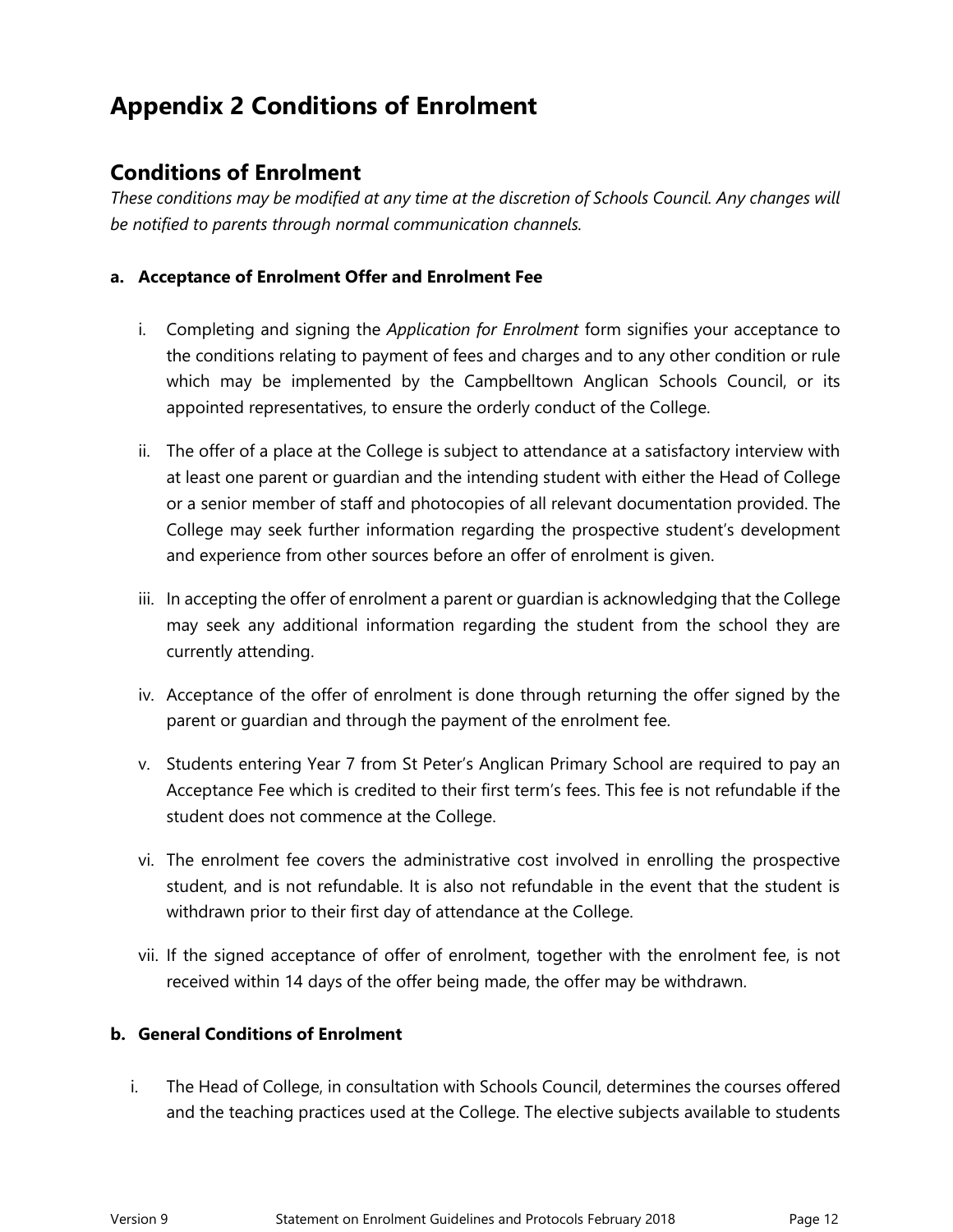in the Senior School are also at the discretion of the Head of College. The courses and programs offered at the College may be amended at the discretion of the Head of College.

A student must attend the College throughout the school year, which is divided into four terms. Absences from school must be explained by the parent or guardian through a note on the day a student returns to school or through the attendance email link provided on the SMS attendance message. A request by a parent or guardian for leave of absence during term time is required under the Act, to apply to the College for an Exemption of Attendance on behalf of their child/ren After approval of this application, the College is required to issue a Certificate of Exemption for the period of absence.

- ii. Students are required to participate in devotions, Biblical Studies, chapel services, sporting activities and other official functions as determined by the Head of College. Absences from such activities must be explained in writing by a parent or guardian.
- iii. Students **and** their parents are expected to attend all evening Term Services, Information Nights, Parent and Teacher interviews, Presentation Evenings and other official evenings and events as determined by the Head of College.
- iv. All students are expected to wear the official school uniform, as directed by the Head of College, and conduct themselves in a manner consistent with the ethos of the College.
- v. Students are responsible for their personal belongings and the College will not be liable for any loss of these belongings.
- vi. Parents/guardians agree to support the Head of College, or his delegate, in disciplinary actions undertaken by the College which are deemed as appropriate strategies to modify student behaviour. These actions may include:
	- withdrawal of privileges
	- detentions at lunchtime or after normal College hours where due notice has been given to parents
	- suspension
- vii. If a student needs urgent medical or hospital treatment of any nature and the College is unable to contact the parent or guardian after making reasonable efforts the parent or guardian authorises the College to give authority for such treatments. The parent or guardian indemnifies the College, its employees and agents in respect of all costs and expenses arising directly or indirectly out of such treatment.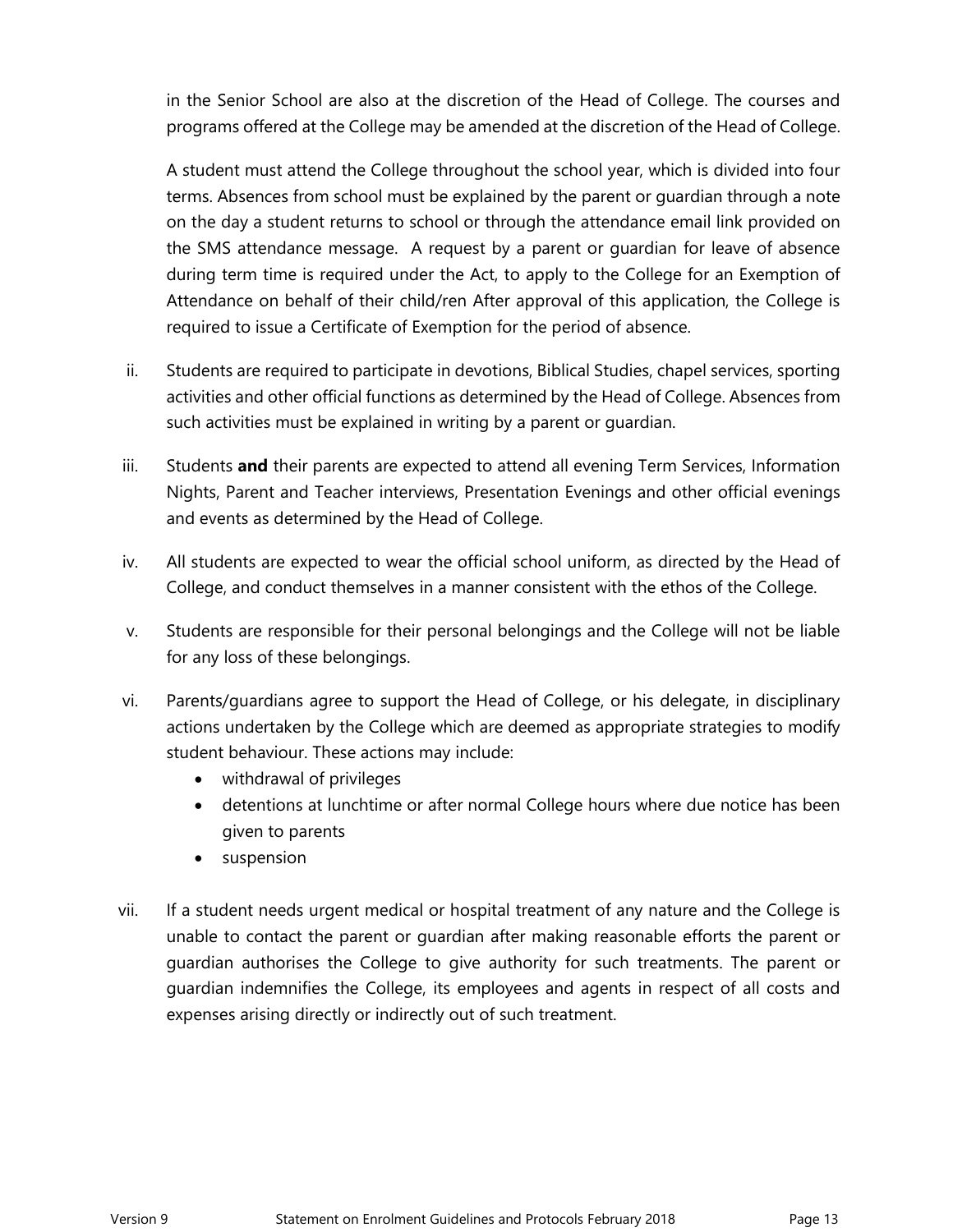- ix. Parents have the responsibility to inform the College of any changes relating to the details of the student. The College should be advised of any changes to residential address, mailing address, email address, telephone numbers, medical details, custody arrangements and emergency contact details.
- x. Exclusion from the College
	- Continual disobedience or serious breaches of discipline may result in a student being suspended from school. Suspension may occur in situations where a student's gross misconduct or continual disobedience is affecting the care and wellbeing of other students and staff and/or obstructing the teaching and learning environment, or is a harmful, dangerous example to other students. The return of the student after a suspension is at the discretion of the Head of College, or his delegate, after this meeting.
	- If the Head of College, or any person deputising for the Head of College, considers a student is guilty of a serious breach of rules or has otherwise engaged in conduct which is prejudicial to the College or its students or staff the Head of College, or his delegate, may exclude the students permanently or temporarily from the College.
	- If the Head of College believes that a mutually beneficial relationship of trust and cooperation between a parent or guardian and the College has broken down to the extent that it adversely impacts on that relationship the Head of College, in consultation with the Chair of Schools Council, may require the parent to remove the child from the College.

No refund of fees will apply in any of these cases.

#### **c. Fees**

- i. Schools Council reviews tuition and other fees towards the end of each year and fees for the ensuing year are determined and communicated to parents at that time.
- ii. All fees are due and payable on the first day of each term or on the first day of attendance if a student commences after the first day of the term. Fees can be paid by Fortnightly Direct Debit by the Terms of the Direct Debit Agreement. An overdue account charge will be added to the amount of any fees and other charges not paid within 30 days of the date of invoice/statement.
- iii. Where fees are still outstanding at the end of the term and satisfactory arrangements for payment of such fees have not been made the student may not be accepted back into the College in the following term.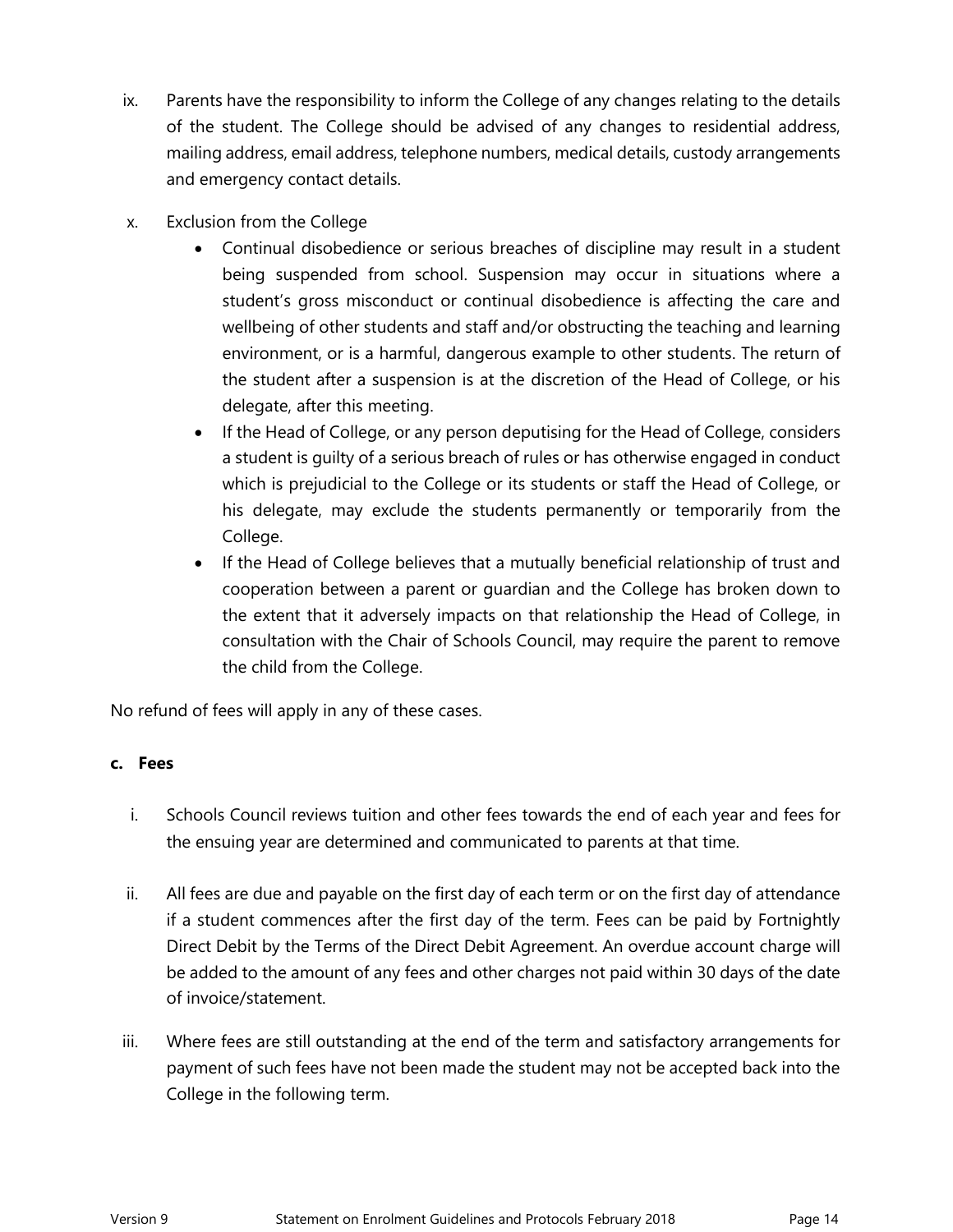- iv. Absence from the College during the whole or any part of the term does not remove the obligation to pay the term's fees.
- v. The College fees are divided into three categories:
	- Tuition fees
	- Service fee includes textbooks (Years 11 and 12 only), compulsory camps, excursions, sport and provision of basic consumables in practical subjects. Additional charges may be incurred for optional camps and excursions, elective and representative sport, musical and cultural events. Additional charges may be incurred for additional music, language and sport tuition services (non-curriculum related) and are generally a direct financial arrangement with the tutor.
	- Capital Works Fund to help meet the cost of future building programs
- vi. In the event of a student being withdrawn from the College at any time, the College requires notice of at least one term. In lieu of a terms notice, one term's fees will be payable.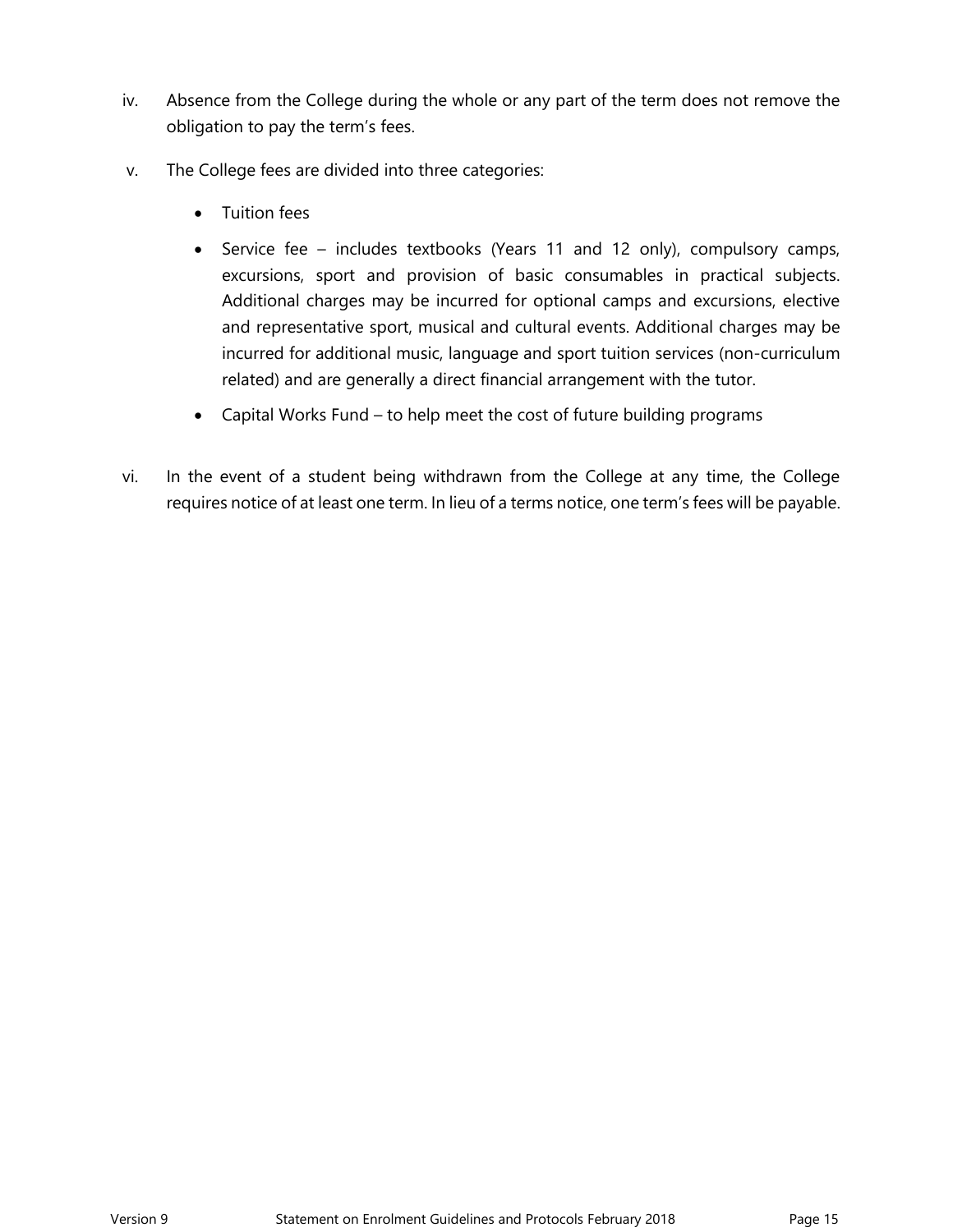# <span id="page-15-0"></span>**Appendix 3 Enrolment Privacy Policy**

- 1. Broughton Anglican College collects personal information, including sensitive information about pupils and parents or guardians before and during the course of a student's enrolment at the College. The primary purpose of collecting this information is to enable the College to provide schooling for your son or daughter.
- 2. Some of the information we collect is to satisfy the College's legal, census and government obligations, particularly to enable the College to discharge its duty of care. This information does not necessarily affect eligibility but is used to determine whether the College can meet the needs of your child.
- 3. Certain laws governing or relating to the operation of schools require that certain information is collected. These include Public Health and Child Protection laws.
- 4. Health information about students is sensitive information within the terms of the National Privacy Principles under the Privacy Act. We ask you to provide medical reports relating to your child from time to time.
- 5. Broughton Anglican College from time to time discloses personal and sensitive information to others for administrative and educational purposes. This includes to other Colleges, government departments, medical practitioners, and people providing services to the College, including specialist visiting teachers, sports coaches and volunteers.
- 6. If we do not obtain the information referred to above we may not be able to enrol or continue the enrolment of your child.
- 7. Personal information collected from students is regularly disclosed to their parents or guardians. On occasions, information such as academic and sporting achievements, student activities and other news is published in College newsletters, magazines and on our website.
- 8. Parents may seek access to personal information collected about them and their child by contacting the College. Students may also seek access to personal information about them. However, there will be occasions when access is denied. Such occasions would include where access would have an unreasonable impact on the privacy of others, where access may result in a breach of the College's duty of care to the student, or where students have provided information in confidence.
- 9. As you may know, the College from time to time engages in fundraising activities. Information received from you may be used to make an appeal to you. It may also be disclosed to organisations that assist in the College's fundraising activities solely for that purpose. We will not disclose your personal information to third parties for their own marketing purposes without your consent.
- 10. We may include your contact details in a class list and College Directory. If you do not agree to this, you must advise us now.